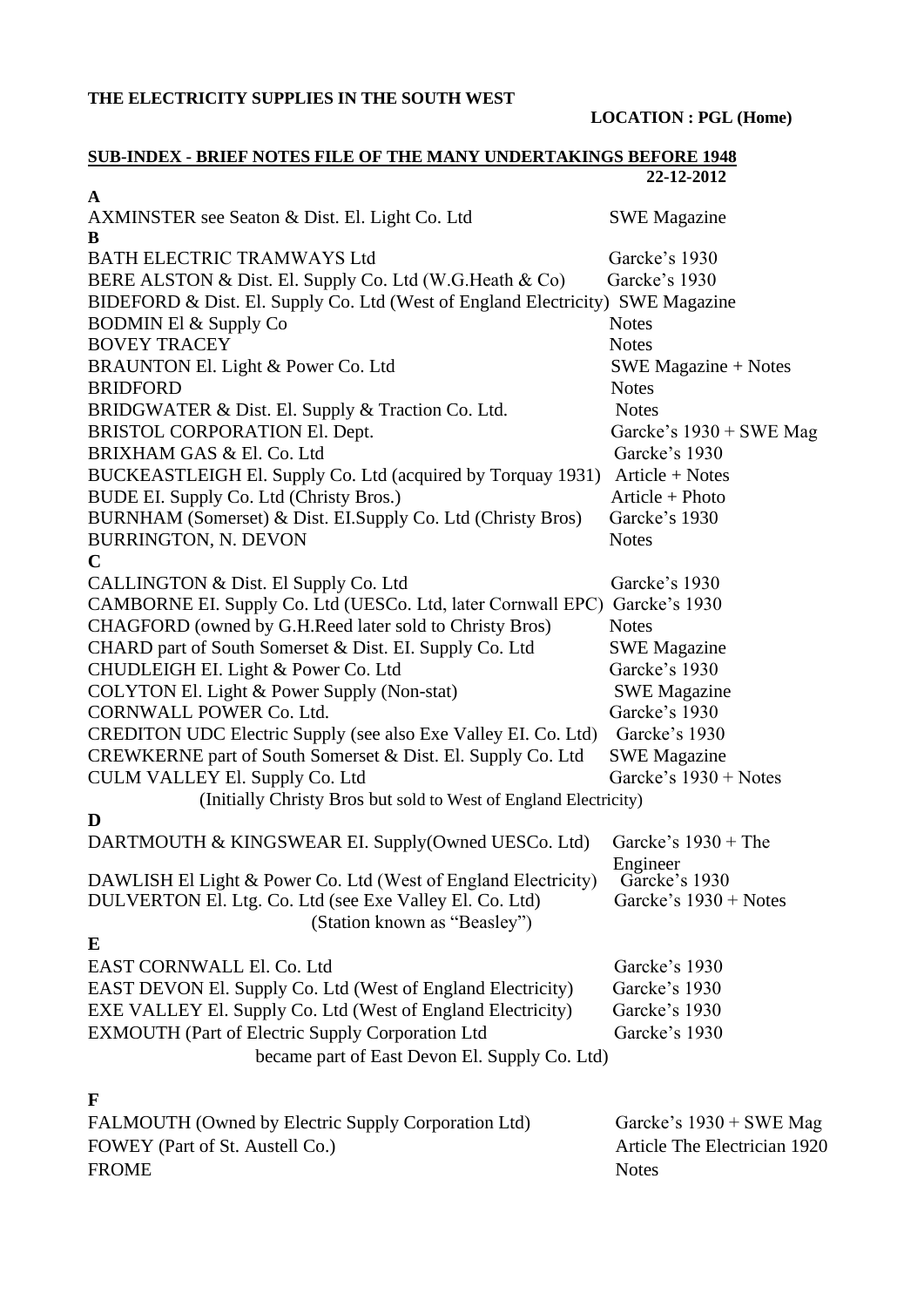| H                                                                               |                               |
|---------------------------------------------------------------------------------|-------------------------------|
| HOLSWORTHY El. Supply Co. Ltd (Christy Bros)                                    | Garcke's 1930                 |
| HONITON & Dist. El. S. Co. Ltd (Purchased by East Devon Co 1931)<br>$\mathbf I$ | Garcke's 1930                 |
| ILFRACOMBE & Dist. El. Ltg. & Power Co. Ltd.                                    | Notes & Map                   |
| ILMINSTER part of South Somerset & Dist. EI. Supply Co. Ltd.                    | <b>SWE Magazine</b>           |
| IVYBRIDGE El. Supply Co (Owned by W.G.Heath & Co)                               | Articles (Lot of<br>Material) |
| <b>JK</b>                                                                       |                               |
| KEYNSHAM Light Co (Taken over by BCED in 1920's)                                | <b>Loose Material</b>         |
| KINGSWOOI) El. L. & P. Co (Taken over by BCED in 1920's)                        | One Press Cutting             |
| L                                                                               |                               |
| LAUNCESTON & Dist. El, Co. Ltd (T/O West Cornwall 1926)                         | <b>SWE</b> Magazine           |
| LYNTON & LYNMOUTH El. Light Co. Ltd.                                            | Garcke's 1930 + Article       |
| M                                                                               |                               |
| MEVAGISSEY El. Supply Co. Ltd (T/O St. Austell Co in 1934)                      | $Article + Notes$             |
| MID-SOMERSET El. Supply Co. Ltd (Christy Bros)                                  | Garcke's 1930                 |
| MINEHEAD El. Supply Co. Ltd (West of England Electricity)                       | Garcke's 1930                 |
| N                                                                               |                               |
| NEWTON ABBOT GENERATING STATIONS                                                | Garcke's                      |
| NEWQUAY (Urban El. Supply Co.Ltd) later taken over by CEPC                      | $SWE$ Magazine + Notes        |
| <b>NORTH TAWTON - non-stat</b>                                                  | Garcke's 1930                 |
| $\Omega$                                                                        |                               |
| OKEHAMPTON El, Co (W.G.Heath & Co T/O West Devon                                | Garcke's 1930                 |

OTTERY ST. MARY – non-statutory Garcke's 1930

# **P**

| PAIGNTON El. L. & P. Co. Ltd (West of England Electricity) | Garcke's 1930 |
|------------------------------------------------------------|---------------|
| PLYMOUTH CORPORATION TRAMWAYS                              | Garcke's 1930 |
| PLYMPTON ST.MARY UDC UNDERTAKING                           | Articles      |
| POLPERRO El. & Cold Storage Co. Ltd                        | Garcke's 1930 |
| PORLOCK & Dist. El, Supply Co. (small Hydro scheme)        | Article       |
| PORTISHEAD see North Somerset El. Supply Co. Ltd.          | <b>Notes</b>  |
| (initially Clevedon & Dist. EI. Supply Co. Ltd)            |               |
| PRINCETOWN EL. SUPPLY                                      | Article       |

# **R S**

| ST. AUSTELL & Dist. El. Ltg. & Power Co. Ltd.                | Garcke's 1930             |
|--------------------------------------------------------------|---------------------------|
| SALCOMBE GAS & EL. SUPPLY Co. Ltd.                           | <b>Note</b>               |
| SCILLY ISLES (St. Mary's Gen Station)                        | <b>Notes</b>              |
| SEATON & Dist. El. Light Co. Ltd                             | <b>Notes</b>              |
| (Owned by Southern Areas Electric Corporation Ltd)           |                           |
| SHEPTON MALLETT - Anglo-Bavarian Brewery                     | Article                   |
| SHERBORNE CASTLE small hydro scheme                          | Letter                    |
| SIDMOUTH UDC El. Supply (sold to East Devon Co in 1930)      | Garcke's $1930 +$ Article |
| SILVERTON - see Culm Valley Co                               | <b>Notes</b>              |
| SLAPTON (DEVON) El. Supply (Absorbed by Torquay Corp. Supply | Garcke's 1930             |

### **H**